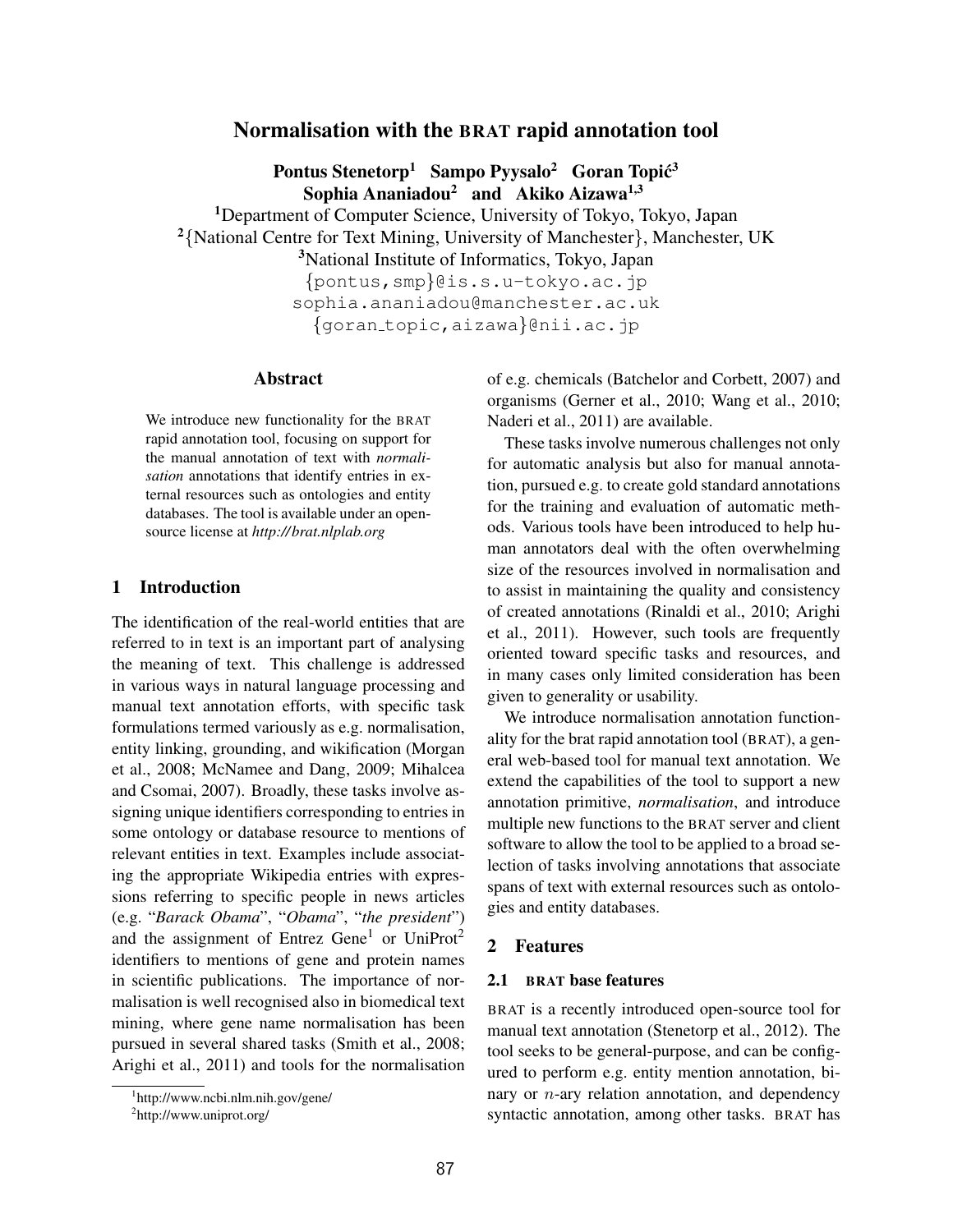| RID:EID                                                      |            | Resource Entry name/term |
|--------------------------------------------------------------|------------|--------------------------|
| FB:/en/barack_obama Freebase Barack Obama<br>UniProt: 08NEY8 |            | UniProt Periphilin-1     |
| GO:0016310                                                   | GO         | phosphorylation          |
| FMA: 61830                                                   | <b>FMA</b> | Cerebral cortex          |

Table 1: Example references to external resources.

been applied in various annotation efforts, including several targeting biomedical text (Ohta et al., 2012; Neves et al., 2012). The system is implemented using a client-server architecture, with the Python server and the JavaScript client communicating using Asynchronous JavaScript and XML (AJAX).

#### 2.2 Normalisation annotation primitive

The original version of BRAT supported five annotation primitives: text spans, binary relations,  $n$ ary associations, attributes, and free-form text comments. We introduce an additional annotation primitive for normalisation. Like other primitives, each normalisation has an identifier, unique within the document. Each normalisation is associated with exactly one annotation, i.e. the one for which it assigns an external resource identifier; any number of normalisation annotations can be associated with an annotation, allowing for normalisation towards multiple external resources. The primary information carried by each normalisation annotation consists of two parts, a resource identifier (RID) and an entry identifier (EID). By convention, we write these as RID:EID for short, following usage in e.g. OBO (Smith et al., 2007). See Table 1 for examples.

The RID is not on its own sufficient to uniquely identify a resource: for example, GO could alternatively identify a Government Organisation resource. Thus, we do not rely on the RIDs to identify resources, but rather require the system to be configured to associate each RID with a uniform resource identifier (URI) that identifies the resource, $3$  an approach similar to that of e.g. Courtot et al. (2011).

#### 2.3 Visualisation

We extend the existing BRAT annotation visualisation functionality to display additional information



oughput screening assays of mdm2 measured the autoubiquitination activity of mdm2,

Figure 1: "Pop-up" with information from an external resource entry identified through normalisation.

on each normalised annotation based on the contents of the external resource entry referred to. As this information can potentially be very rich, we chose an implementation where information available via normalisation is displayed in a "pop-up" only when the user places the mouse over a normalised annotation (Figure 1). To avoid unnecessary computational and network overhead, this information is fetched from the BRAT server only when needed for display. To support visualisation of normalised data involving very large numbers of images, we further decouple the part of the server providing basic normalisation information from that serving the images, thus avoiding the need to store images separately on each BRAT server.

### 2.4 Ontology-based annotation

The most direct way to create annotations that are associated with specific entries in external resources in BRAT is to configure the annotation type system to directly use terms mapping to such entries. When set up this way, the standard dialog for selecting an annotation type serves also to associate the created annotation with the relevant external resource entry (Figure 2).

This approach is most appropriate for small resources or medium-sized resources with clear structure, and is intended to be used in particular for annotation with reference to ontologies organised primarily in *is-a* hierarchies. For larger ontologies and for resources without structure, navigating a dialog of this type becomes inefficient.

<sup>&</sup>lt;sup>3</sup>It is thus immaterial which specific strings are used as RIDs: one could equally well use e.g. GO for Wikipedia and FMA for UniProt. We use conventional labels here for clarity.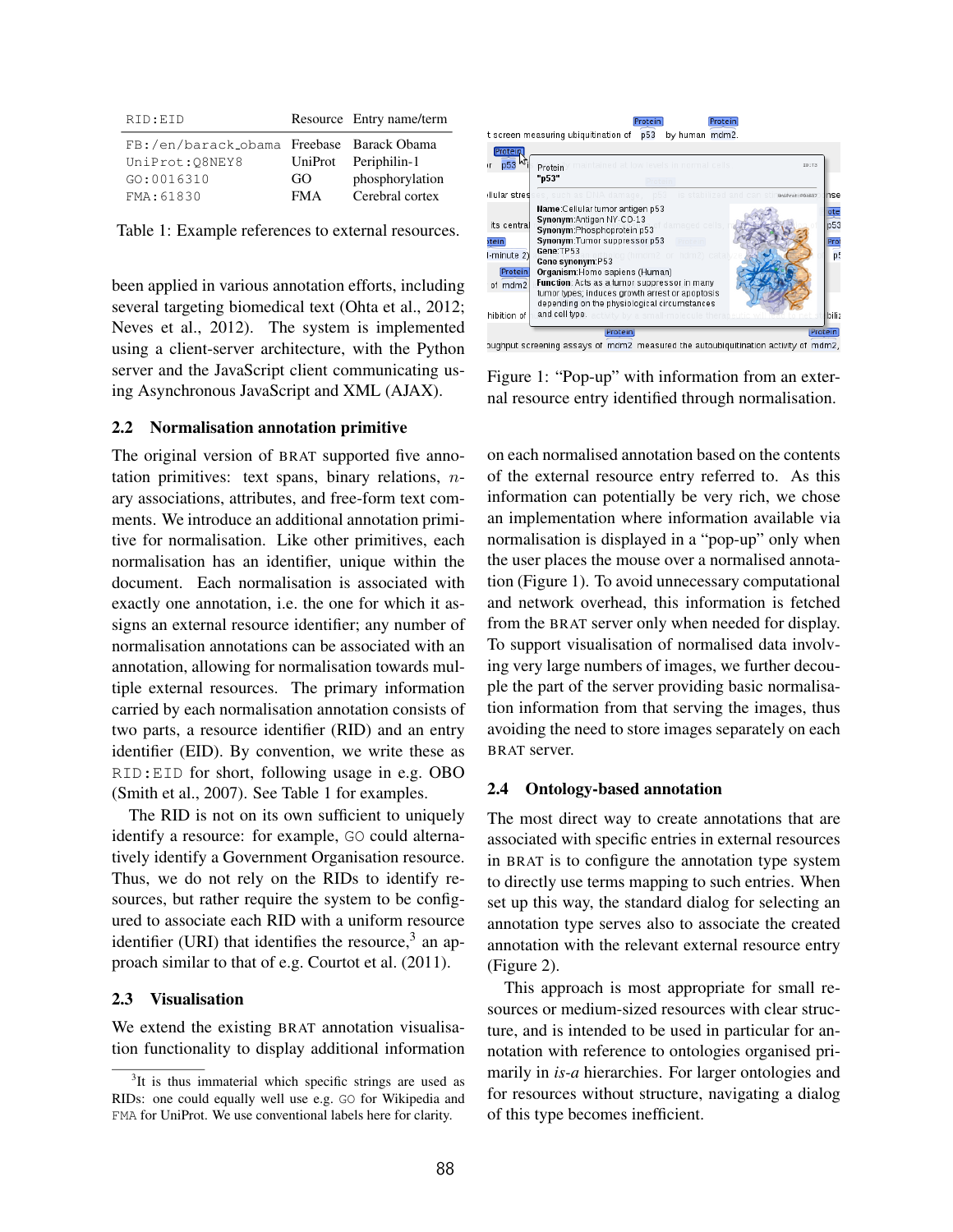

Figure 2: Entity annotation dialog with a configuration generated from CARO, a small upper-level ontology of anatomy with 48 terms.

#### 2.5 Normalisation using large resources

To allow BRAT to be used for normalisation annotations using large or unstructured resources, we allow these annotations to be created either by directly entering resource and entry IDs – the latter presumably first identified separately e.g. using some resource-specific search functionality – or by searching by entry name or synonym using newly introduced database search functionality within BRAT (Figure 3). While resource-specific search tools can be very well tailored to the task, search functionality within the annotation tool can provide better integration and frees users from dealing with (frequently opaque) identifiers.

## 3 Implementation

#### 3.1 Search

In the design of the new functionality, we aimed to create a system capable of supporting rapid lookup and flexible search of moderately large databases – millions to tens of millions of strings – on standard desktop systems. To allow the system to be used to perform approximate-matching search on such resources, we implemented the search functionality using a recently introduced fast approximate string matching algorithm, SimString (Okazaki and Tsujii, 2010), in addition to a standard SQL database.

Search is implemented in two steps: first, strings input by the user are queried in a SimString database

| Query<br>actin-1                                                                       |                                                                                                      |                                                        | <b>Search UniProt</b>                                                                                                                                                                                                                                                                                                                                                              |
|----------------------------------------------------------------------------------------|------------------------------------------------------------------------------------------------------|--------------------------------------------------------|------------------------------------------------------------------------------------------------------------------------------------------------------------------------------------------------------------------------------------------------------------------------------------------------------------------------------------------------------------------------------------|
| ID                                                                                     | Name                                                                                                 | Gene                                                   | Organism                                                                                                                                                                                                                                                                                                                                                                           |
| P49128<br>P53504<br>O6LEI3<br>P10991<br>P10990<br>O17JS1<br>Q9Y702<br>P53470<br>P23343 | Actin-1<br>Actin-1<br>Actin-17<br>Actin-15B<br>Actin-15A<br>Actin-1<br>Actin-1<br>Actin-1<br>Actin-1 | $ACT-1$<br>AC1<br>act17<br>$ACT-1$<br>ACT <sub>1</sub> | Aedes aegypti (Yellowfever mosquito)<br>Sorghum bicolor (Sorghum)<br>Dictyostelium discoideum (Slime mold)<br>Strongylocentrotus franciscanus (Giant red sea urchin)<br>Strongylocentrotus franciscanus (Giant red sea urchin)<br>Aedes aegypti (Yellowfever mosquito)<br>Schizophyllum commune (Split gill fungus)<br>Schistosoma mansoni (Blood fluke)<br>Daucus carota (Carrot) |

Figure 3: New BRAT resource search dialog with query results against the UniProt protein database.

to fetch a set of strings that approximately<sup>4</sup> match the input. These strings are then filtered to remove weak matches using a slower but more sensitive matching algorithm based on edit distance with a custom cost matrix, and for each of the filtered strings, the set of entries involving the string are then queried from a standard SQL database using exact string matching to retrieve the full data associated with each entry. The data is then presented to the user for the selection of the intended entry.

## 3.2 Ontology and database integration

The set of ontologies and databases against which normalisation could potentially be performed in annotation tasks is open-ended, and it is not possible to anticipate and support all reference resource formats. To reduce the demands on users developing conversions between reference resources and the BRAT normalisation system, we follow two complementary approaches, first, introducing an intermediate representation and tools for input into the system databases, and, second, conversions from a number of prominent standard resource formats into the intermediate representation.

Well-established formats such as the Open Biomedical Ontologies (OBO) Foundry<sup>5</sup> (Smith et al., 2007) OBO format and UniProt XML are supported "out of the box" by providing conversion and database creation scripts. Support for other formats such as the Freebase<sup>6</sup> DB (Bollacker et al., 2008) format is planned, and will be made available as part of our additions to the annotation tool.

 ${}^{4}$ By default, we use the overlap match option with a 0.7 similarity threshold.

<sup>5</sup> http://www.obofoundry.org/

<sup>6</sup> http://www.freebase.com/